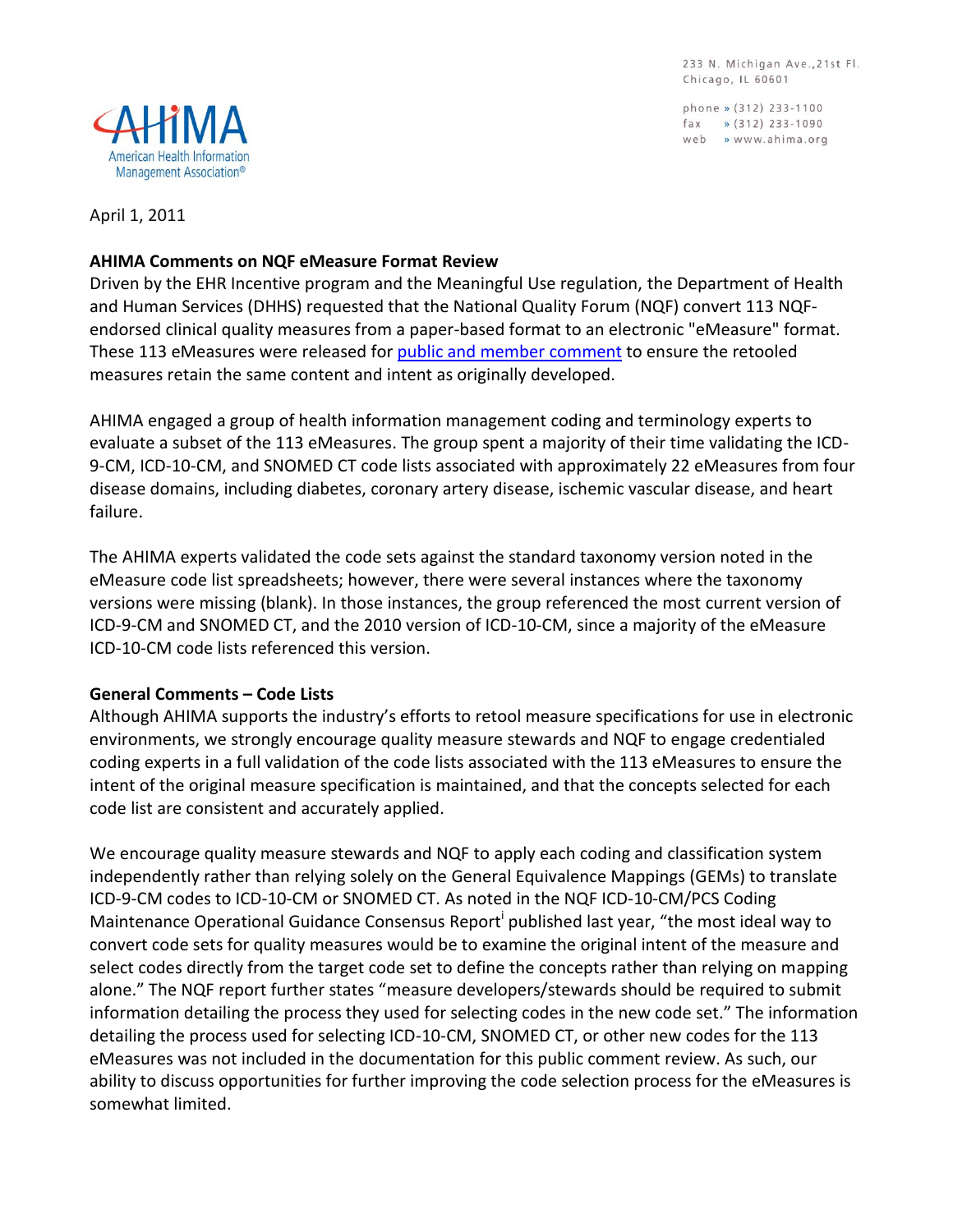### ICD-10-CM Codes

Measure developers should be cautious when defining their ICD-10-CM code lists to ensure that invalid (incomplete) codes are not included when a more specific code is available for use. For example, when an ICD-10-CM code has been subdivided into four-, five-, or six-character codes, the most specific codes should be selected. When a code is not further subdivided, the code is considered valid and may be included in an eMeasure ICD-10-CM code list. The following sampling of ICD-10-CM category codes are contained in a variety of the eMeasure code lists. These categories can be further subdivided and should be replaced with more specific codes.

- o E08 (diabetes mellitus due to underlying condition)
- o E10 (type 1 diabetes mellitus)
- o I13 (hypertensive heart and chronic kidney disease)
- o E08 (diabetes mellitus due to underlying condition)
- o E10 (type 1 diabetes mellitus)
- o I13 (hypertensive heart and chronic kidney disease)
- o I21 (ST elevation (STEMI) and non-ST elevation (NSTEMI) myocardial infarction)
- o I21.2 (ST elevation (STEMI) myocardial infarction of other sites)
- o I22 (subsequent ST elevation (STEMI) and non-ST elevation (NSTEMI) myocardial infarction)
- o I24 (other acute ischemic heart diseases)
- o I25.1 (atherosclerotic heart disease of native coronary artery)
- $\circ$  125.70 (atherosclerosis of coronary artery bypass graft(s), unspecified, with angina pectoris)
- o I25.72 (atherosclerosis of autologous artery coronary artery bypass graft(s) with angina pectoris)
- $\circ$  125.73 (atherosclerosis of nonautologous biological coronary artery bypass graft(s) with angina pectoris)
- $\circ$  125.75 (atherosclerosis of native coronary artery of transplanted heart with angina pectoris)
- $\circ$  165 (occlusion and stenosis of precerebral arteries, not resulting in cerebral infarction)
- o I69 (sequelae of cerebrovascular disease)
- o I70.21 (atherosclerosis of native arteries of extremities with intermittent claudication)
- o I70.22 (atherosclerosis of native arteries of extremities with rest pain)
- o I70.23 (atherosclerosis of native arteries of right leg with ulceration)
- o I70.26 (atherosclerosis of native arteries of extremities with gangrene)
- o I70.29 (other atherosclerosis of native arteries of extremities)
- o I74 (other atherosclerosis of native arteries of extremities)

### SNOMED CT

It appears as if the methodology for populating the eMeasure SNOMED CT code lists was through automated inheritance. This assumption is based on our manual analysis of the subset entry hierarchies. As a result of the automated inheritance, the eMeasure SNOMED CT code lists contain less granular or ambiguous concepts and clinically inappropriate concepts. We have provided examples of each type of concern for your reference below: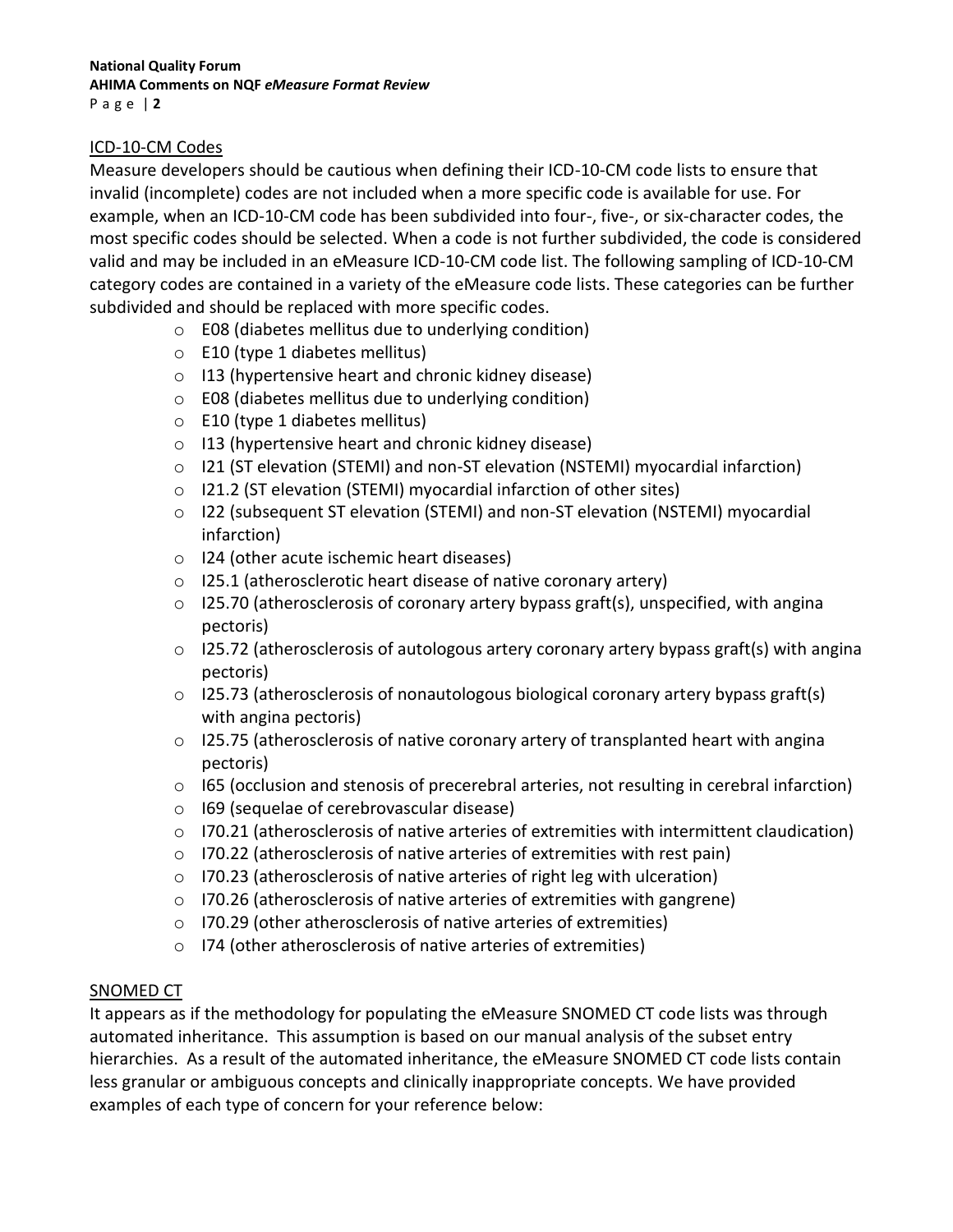Example of less granular or ambiguous concepts:

- SNOMED CT code 29551000 (anemia due to oxygen) has a more clinically relevant child concept of 129638002 (hemolytic anemia due to hyperbaric oxygen). The more ambiguous concept (29551000) is included in the eMeasure code list, but the more specific child concept (129638002) was excluded from the eMeasure code list.
- SNOMED CT code 62585004 (degenerative disorder of eye) is included in the eMeasure code list for *diabetic retinopathy*, and also has more clinically relevant child concepts that should be considered for inclusion in the eMeasure code list.

Examples of clinically inappropriate concepts:

- SNOMED CT code 62379007 (squirrel fibroma) from the non-human subset is included in eMeasure code lists. There is a SNOMED CT release of the non-human subset. The member entries in the non-human subset have no human overlap. Measure stewards and NQF could leverage the non-human subset to specifically exclude or filter codes identified as being part of the non-human subset from the eMeasure code lists.
- The eMeasure standard concept of *anesthesia,* in the context of cardiac procedures, contains SNOMED CT code 3802001 (dental application of desensitizing medicament). This SNOMED CT concept should be excluded from the cardiac-related anesthesia code lists.

In addition to the concerns that result from automated inheritance noted above, we have a variety of other general issues and concerns with the SNOMED CT code lists. For example, many of the SNOMED CT concepts contain extension IDs which are not part of the official public release of SNOMED CT. For example, SNOMED CT code 10189771000046100 (final bone scintigraphy report) correlates with previous imaging study (finding), which is an extension that belongs to a local name space for an individual or group and is not part of the official SNOMED CT release.

A variety of SNOMED CT codes contained in the eMeasure SNOMED CT code lists are retired or have limited status. Measure stewards and NQF should include only those SNOMED CT codes containing a status of '0' which means *active*. Statuses '2' through '5' indicate the code is *retired* and status '6' indicates the code is *limited*. Codes with statuses '2' through '6' are not recommended for any reporting or modeling activities. Examples of SNOMED CT codes contained in eMeasure lists that are retired or limited include:

- 55655006 (prerenal uremia syndrome) status retired
- 302944009 (congenital complete heart block (disorder)) status limited

Multiple eMeasure SNOMED CT codes contain data entry errors. For example, the SNOMED CT code 132138001 (genitourinary pain) contains a data entry error. The correct code is actually 162138001.

Several of the eMeasure SNOMED CT code lists contain a mixture of description identifiers (IDs) and concept IDs. SNOMED CT descriptions serve as synonyms for SNOMED CT concepts. Description IDs may become retired, whereas the related concept ID may still remain active. AHIMA recommends the use of concept IDs within the eMeasure SNOMED CT code lists to ensure consistency. An example of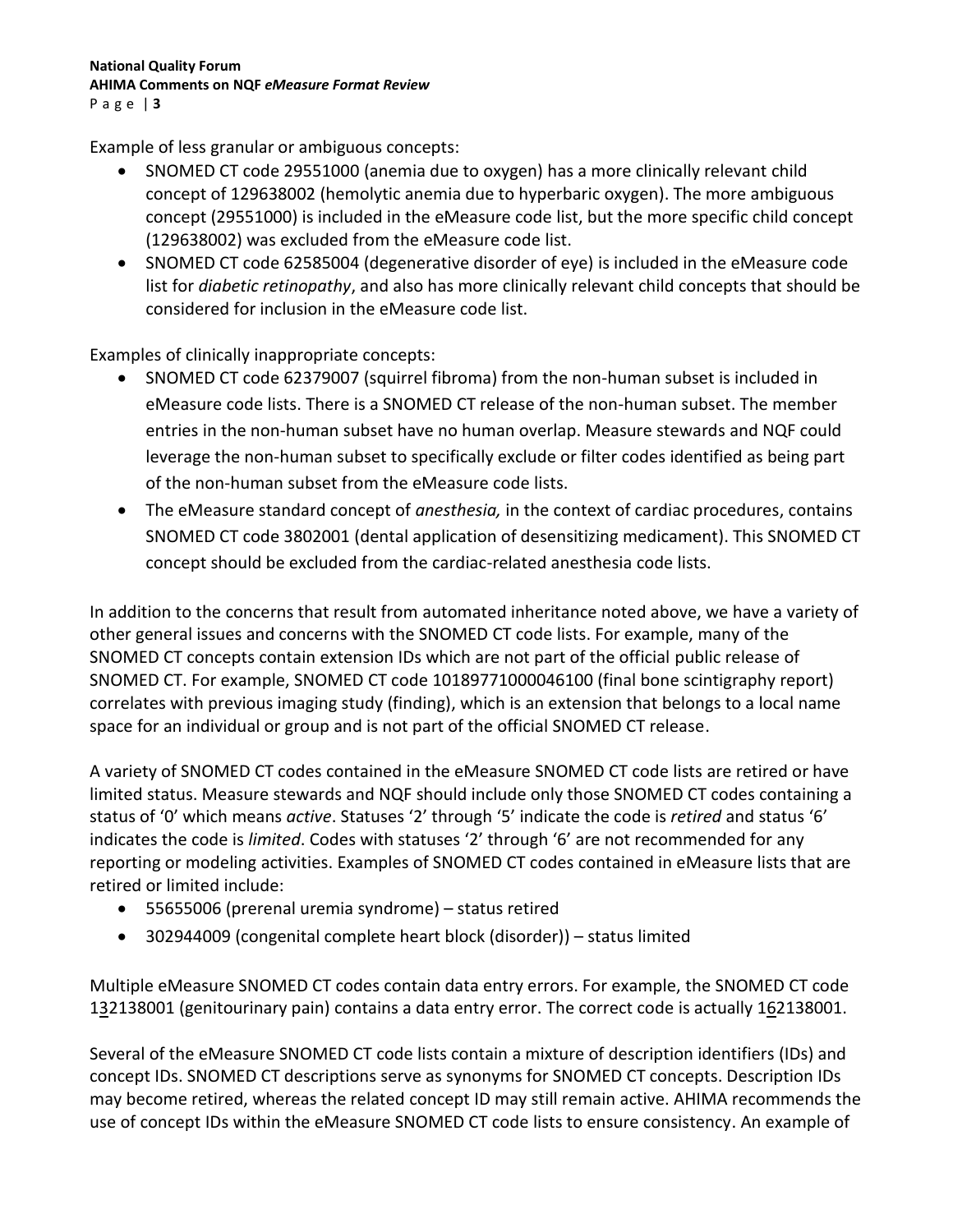a SNOMED CT description ID included in an eMeasure SNOMED CT code list is 427781019 (Inhalation general anesthesia).

Lastly, there are a variety of SNOMED CT codes included in the eMeasure code lists are unspecific (e.g., that contain "AND/OR," "unspecified," or "other"). SNOMED CT is a controlled medical terminology that provides comprehensive coverage of diseases, clinical findings, etiologies, procedures and outcomes. Unlike ICD-9-CM, which classifies diseases into broad categories and does not provide the appropriate level of granularity in all instances, SNOMED CT concepts are very granular. Using non-specific SNOMED CT codes when more specific concepts are available is not recommended and highly discouraged.

Examples of non-specific SNOMED CT codes contained in eMeasure SNOMED CT lists that NQF and measure stewards should consider replacing with more specific concepts:

- 71266000 (open fracture of vault of skull with subarachnoid, subdural AND/OR extradural hemorrhage)
- 106007006 (maternal AND/OR fetal condition affecting labor AND/OR delivery)
- 199234002 (diabetes mellitus during pregnancy, childbirth or the puerperium NOS)
- 195979001 (asthma unspecified)

# **Diabetes Quality Measures (0055, 0056, 0059, 0060, 0061, 0062, 0064, 0575) – Code Lists** General Comment

The ICD-9-CM coding system classifies diabetes mellitus as type 1, type 2, or secondary. ICD-9-CM also includes the concepts of uncontrolled or not stated as uncontrolled. Diabetic manifestations are usually further specified in a second ICD-9-CM code. ICD-10-CM has expanded the diabetes mellitus classification to type 1 (E10); type 2 (E11); due to underlying disease (E08); drug/chemical induced (E09); and other specified diabetes mellitus (E13). The ICD-9-CM concepts of uncontrolled and not stated as uncontrolled are addressed through the inclusion of hyperglycemia. ICD-9-CM also requires two codes for diabetes mellitus with manifestations. The initial code provides information regarding the diabetes mellitus type and general classification of the diabetic manifestation. The second code provides more granular information regarding the manifestation. Diabetic manifestations and diabetes mellitus type are included within a single ICD-10-CM code. This hierarchical change underlines the need for a complete review of the ICD-9-CM and ICD-10-CM code lists to ensure that the appropriate codes from each code set are included.

# Steroid Induced Diabetes

The ICD-10-CM code of E08 has been selected to represent the concept of *steroid induced diabetes*. This particular ICD-10-CM category of codes is designed to capture diabetes mellitus due to underlying conditions but specifically excludes drug or chemical induced diabetes. AHIMA recommends using E09 codes (drug or chemical induced diabetes mellitus) to represent the concept of *steroid induced diabetes.*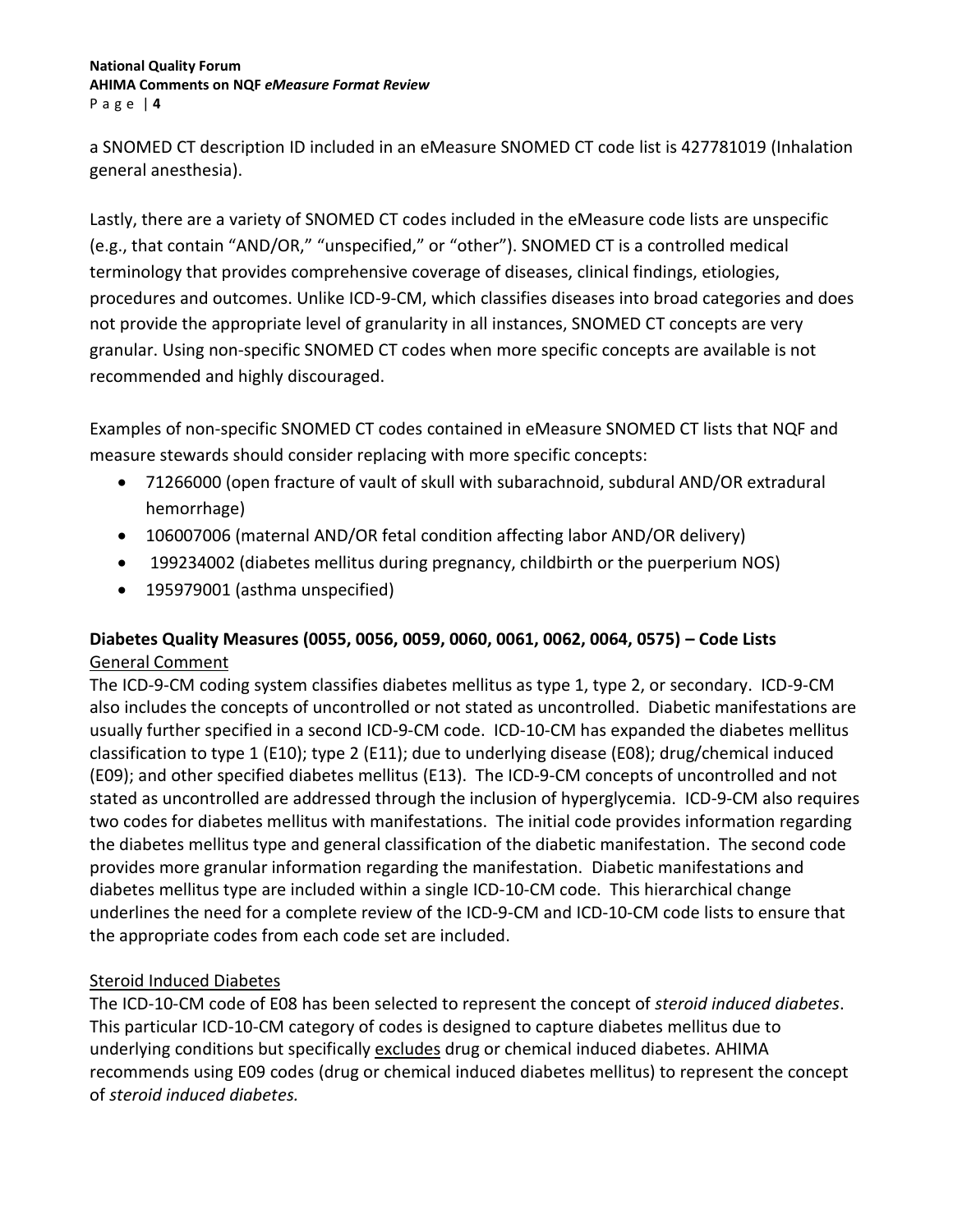In addition, the measure code lists do not contain the proper code descriptor for the ICD-10-CM codes of E08 or E10. The spreadsheet lists a descriptor of "steroid induced diabetes" but the code description in ICD-10-CM for E08 is "diabetes mellitus due to underlying condition" and E10 is "type 1 diabetes." Although inaccurate code descriptions may be perceived as a minimal concern, these inaccuracies could lead to confusion or miscommunication as eMeasure specifications are evaluated and implemented.

## Gestational Diabetes

The ICD-10-CM codes R73.02 (impaired fasting glucose) and R73.09 (other abnormal glucose) were included in the code list for the standard concept of *gestational diabetes*. However these codes should not be included because that particular category of codes specifically excludes gestational diabetes. AHIMA recommends replacing R73.02 and R73.09 with ICD-10-CM codes O24.410 through O24.439 (gestational diabetes mellitus in pregnancy, childbirth, and the puerperium) and O99.810 through O99.815 (abnormal glucose complicating pregnancy, childbirth, and the puerperium).

# **Diabetic Retinopathy Quality Measures (0055, 0088, 0089) – Code Lists**

# Diabetic Retinopathy

AHIMA compared the ICD-9-CM code list for *diabetic retinopathy* to the ICD-10-CM code list for the same standard concept and found that the ICD-10-CM code list is missing the following codes for Type 1 Diabetic Retinopathy:

- E10.321 Type 1 diabetes mellitus with mild nonproliferative diabetic retinopathy with macular edema
- E10.329 Type 1 diabetes mellitus with mild nonproliferative diabetic retinopathy without macular edema
- E10.331 Type 1 diabetes mellitus with moderate nonproliferative diabetic retinopathy with macular edema
- E10.339 Type 1 diabetes mellitus with moderate nonproliferative diabetic retinopathy without macular edema
- E10.341 Type 1 diabetes mellitus with severe nonproliferative diabetic retinopathy with macular edema
- E10.349 Type 1 diabetes mellitus with severe nonproliferative diabetic retinopathy without macular edema
- E10.351 Type 1 diabetes with proliferative diabetic retinopathy with macular edema
- E10.359 Type 1 diabetes with proliferative diabetic retinopathy without macular edema

The ICD-10-CM code list is also missing the following codes for Type 2 Diabetic Retinopathy:

- E11.351 Type 2 diabetes mellitus with proliferative diabetic retinopathy with macular edema
- E11.359 Type 2 diabetes mellitus with proliferative diabetic retinopathy without macular edema

AHIMA recommends that the measure stewards and NQF validate the code lists for this concept to ensure the appropriate codes are included.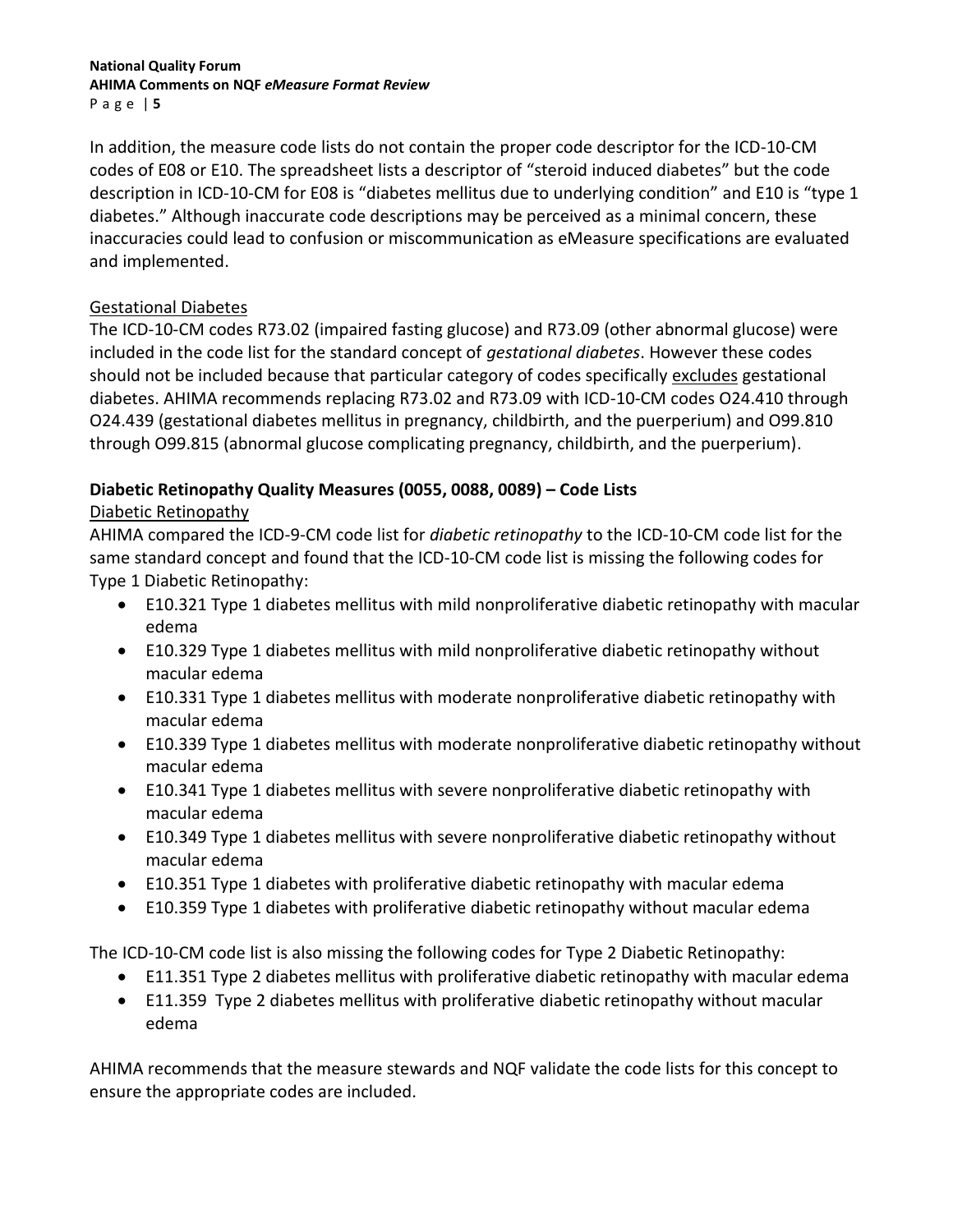### **Diabetes Urine Screening (0062) – Code Lists** Nephropathy

The code list spreadsheet for this measure contains three code lists (and corresponding OIDs) associated with the standard concept for nephropathy (OIDs xxx.0001.345 for ICD-9-CM, xxx.0001.344 for ICD-10-CM, and xxx.0001.346 for SNOMED CT codes). The ICD-9-CM code list appears to be accurate (OID .345); however, the standard concept of *nephropathy* contains an ICD-10-CM code list with neuropathy codes. Please also note that there have been a number of changes in ICD-10-CM for the conditions contained in the ICD-9-CM code list. The nephropathy conditions spans a number of different categories including diabetes, hypertensive renal disease, congenital conditions, as well as the main genitourinary section. For example there is a new category N14 (drug and heavy metal induced tubulo—interstitial and tubular conditions) that was not specifically represented in the ICD-9-CM classification system. AHIMA recommends that the measure stewards and NQF validate the code lists for these types of new concepts to ensure the appropriate codes are associated with each of the standard concepts.

# **Coronary Artery Disease/Angiotensin-Converting Enzyme (ACE) Inhibitor or Angiotensin Receptor Blocker (ARB) Therapy for Patients (0066) – Code Lists**

## Diabetes Mellitus and Diabetic Complications

ICD-9-CM codes 648.00 through 648.04 (diabetes mellitus complications related to pregnancy) are contained in the measure steward's original specifications but are missing from the *diabetes mellitus and diabetic complications* standard concept ICD-9-CM code list in the eMeasure specification. In addition, if these codes are added to the ICD-9-CM code list, the following ICD-10-CM codes should be considered for inclusion in the ICD-10-CM code list for this same concept:

For ICD-9-CM code 648.00, the corresponding ICD-10-CM codes may include:

- O24.319 (unspecified pre-existing diabetes mellitus in pregnancy, unspecified trimester);
- O24.019 (pre-existing diabetes mellitus, type 1, in pregnancy, unspecified trimester);
- O24.119 (pre-existing diabetes mellitus, type 2, in pregnancy, unspecified trimester);
- O24.819 (other pre-existing diabetes mellitus in pregnancy, unspecified trimester);
- O24.919 (unspecified diabetes mellitus in pregnancy, unspecified trimester);

For ICD-9-CM code 648.01, the corresponding ICD-10-CM codes may include:

- O24.92 (unspecified diabetes mellitus in childbirth);
- O24.011 (pre-existing diabetes mellitus, type 1, in pregnancy, first trimester);
- O24.012 (pre-existing diabetes mellitus, type 1, in pregnancy, second trimester);
- O24.013 (pre-existing diabetes mellitus, type 1, in pregnancy, third trimester);
- O24.02 (pre-existing diabetes mellitus, type 1, in childbirth);
- O24.111 (pre-existing diabetes mellitus, type 2, in pregnancy, first trimester);
- O24.112 (pre-existing diabetes mellitus, type 2, in pregnancy, second trimester);
- O24.113 (pre-existing diabetes mellitus, type 2, in pregnancy, third trimester);
- O24.12 (pre-existing diabetes mellitus, type 2, in childbirth);
- O24.311 (unspecified pre-existing diabetes mellitus in pregnancy, first trimester);
- O24.312 (unspecified pre-existing diabetes mellitus in pregnancy, second trimester);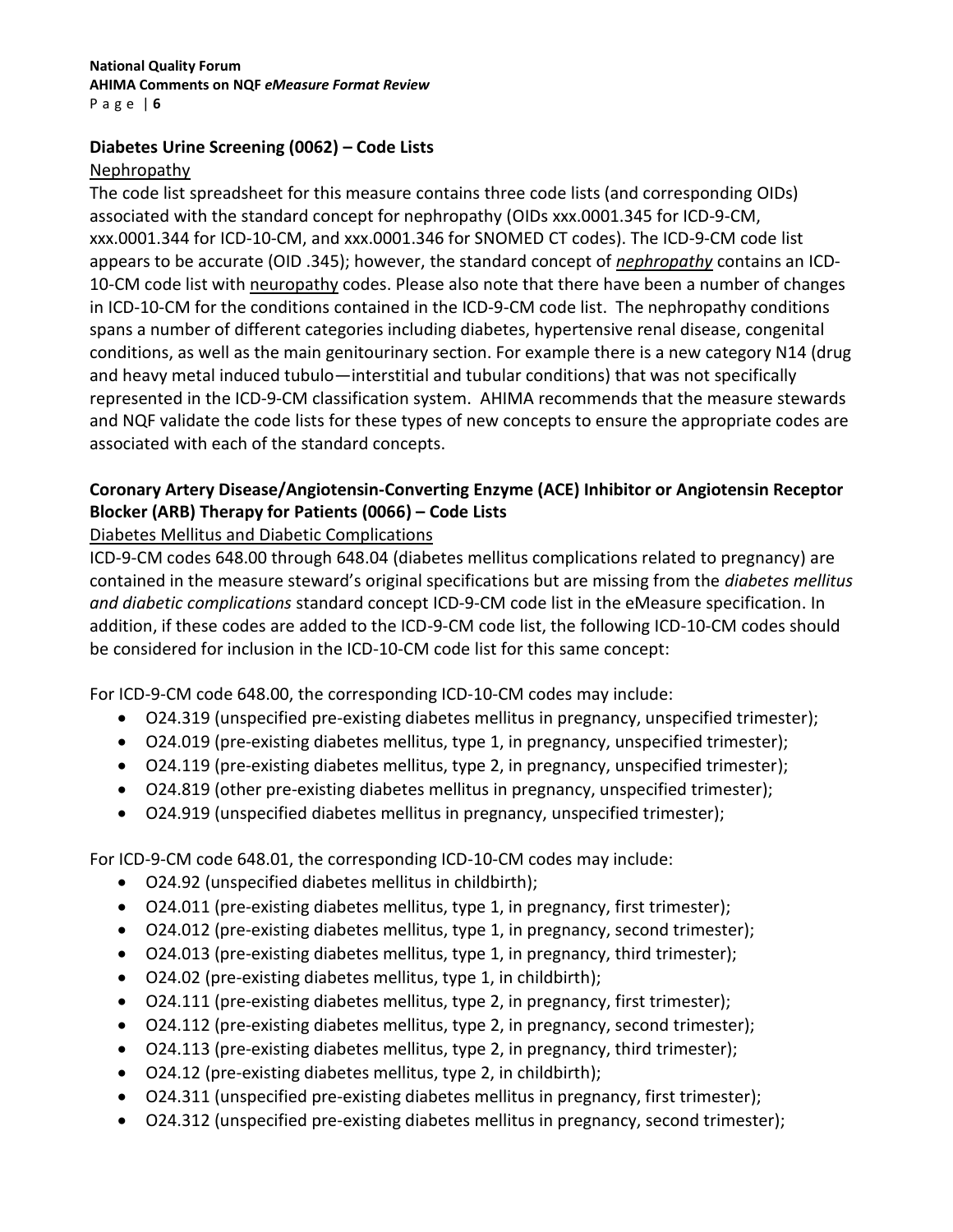- P a g e | **7**
	- O24.313 (unspecified pre-existing diabetes mellitus in pregnancy, third trimester);
	- O24.32 (unspecified pre-existing diabetes mellitus in childbirth);
	- O24.811 (other pre-existing diabetes mellitus in pregnancy, first trimester);
	- O24.812 (other pre-existing diabetes mellitus in pregnancy, second trimester);
	- O24.813 (other pre-existing diabetes mellitus in pregnancy, third trimester);
	- O24.82 (other pre-existing diabetes mellitus in childbirth);
	- O24.911 (unspecified diabetes mellitus in pregnancy, first trimester);
	- O24.912 (unspecified diabetes mellitus in pregnancy, second trimester);
	- O24.913 (unspecified diabetes mellitus in pregnancy, third trimester)

For ICD-9-CM code 648.02, the corresponding ICD-10-CM codes may include:

O24.93 (unspecified diabetes mellitus in the puerperium)

For ICD-9-CM code 648.03, the corresponding ICD-10-CM codes may include:

- O24.011 (pre-existing diabetes mellitus, type 1, in pregnancy, first trimester)
- O24.012 (pre-existing diabetes mellitus, type 1, in pregnancy, second trimester)
- O24.013 (pre-existing diabetes mellitus, type 1, in pregnancy, third trimester)
- O24.111 (pre-existing diabetes mellitus, type 2, in pregnancy, first trimester)
- O24.112 (pre-existing diabetes mellitus, type 2, in pregnancy, second trimester)
- O24.113 (pre-existing diabetes mellitus, type 2, in pregnancy, third trimester)
- O24.311 (unspecified pre-existing diabetes mellitus in pregnancy, first trimester)
- O24.312 (unspecified pre-existing diabetes mellitus in pregnancy, second trimester)
- O24.313 (unspecified pre-existing diabetes mellitus in pregnancy, third trimester)
- O24.811 (other pre-existing diabetes mellitus in pregnancy, first trimester)
- O24.812 (other pre-existing diabetes mellitus in pregnancy, second trimester)
- O24.813 (other pre-existing diabetes mellitus in pregnancy, third trimester)
- O24.911 (unspecified diabetes mellitus in pregnancy, first trimester)
- O24.912 (unspecified diabetes mellitus in pregnancy, second trimester)
- O24.913 (unspecified diabetes mellitus in pregnancy, third trimester)

For ICD-9-CM code 648.04, the corresponding ICD-10-CM codes may include:

- O24.93 (unspecified diabetes mellitus in the puerperium)
- O24.03 (pre-existing diabetes mellitus, type 1, in the puerperium)
- O24.13 (pre-existing diabetes mellitus,type 2,in the puerperium)
- O24.33 (unspecified pre-existing diabetes mellitus in the puerperium)
- O24.83 (other pre-existing diabetes mellitus in the puerperium)

### Deficiencies of Circulating Enzymes

According to the ICD-10-CM GEMs, ICD-9-CM code 277.6 (Other Deficiencies of Circulating Enzymes) is a direct map to ICD-10-CM code D84.1 (other immune deficiencies / defects in the complement system). However, this code is not included in the ICD-10-CM code list for the *deficiencies of circulating enzymes* standard concept. In addition, the ICD-10-CM code list includes code E88.09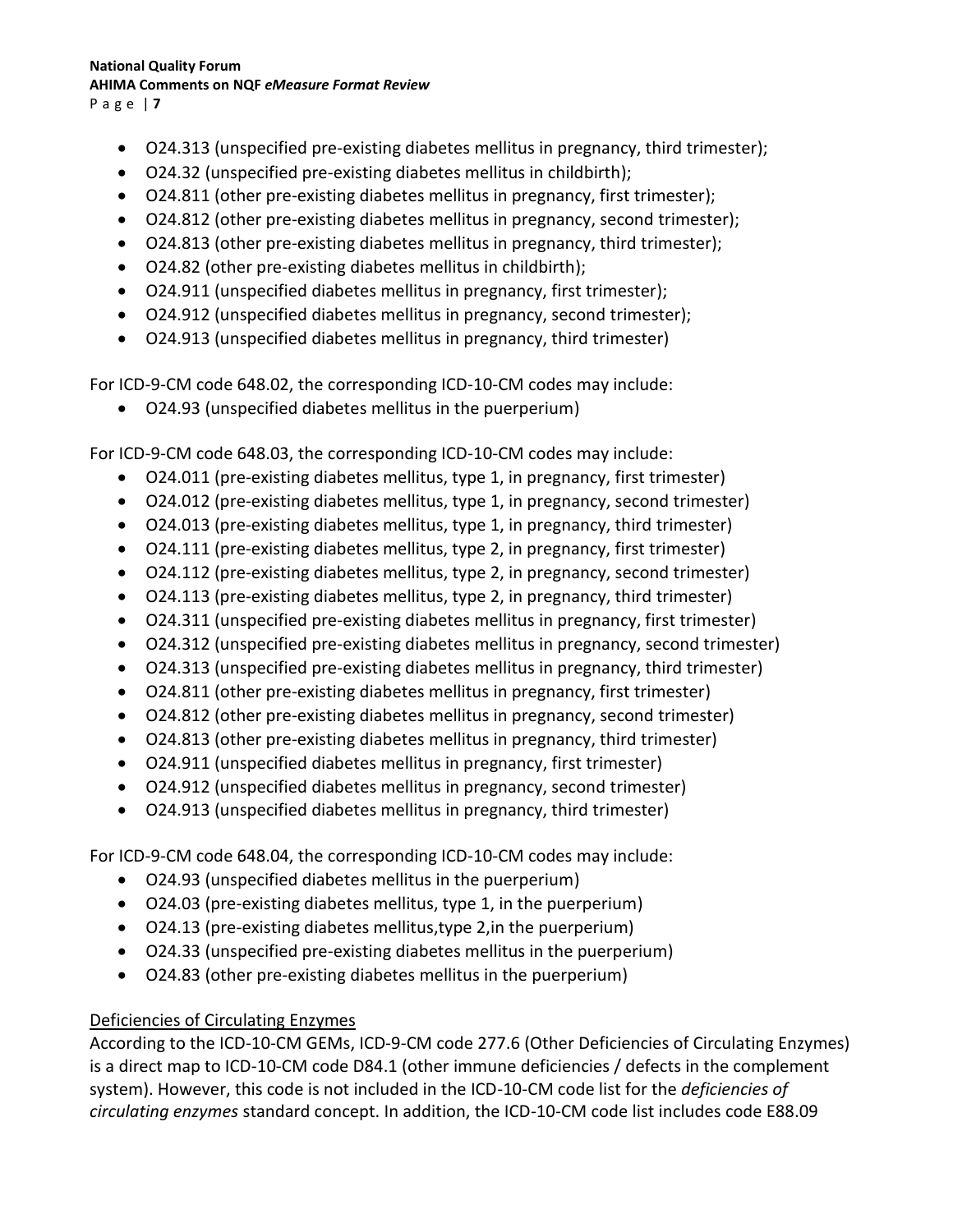P a g e | **8**

(other disorders of plasma-protein metabolism, not elsewhere classified), which is not represented in the ICD-9-CM code list for the same standard concept.

### Diseases of Aortic and Mitral Valves

AHIMA compared the ICD-9-CM code list for *diseases of aortic and mitral valves* to the ICD-10-CM code list for the same standard concept. The codes related to congenital conditions contained in the ICD-10-CM code list (Q23.0 through Q23.3) should not be included because these types of concepts are excluded from the ICD-9-CM code list for the same standard concept.

### Acute Renal Failure

The ICD-10-CM code N17.9 (acute kidney failure, unspecified) should be considered for inclusion in the code list for the standard concept of *acute renal failure*, since 584.9 (acute kidney failure, unspecified) is included in the ICD-9-CM code list for the same standard concept.

NQF and measure stewards should also be aware that ICD-9-CM codes related to this concept are a current discussion topic for further clarification by the ICD-9-CM Coordination and Maintenance Committee. At the March 2011 ICD-9-CM Coordination and Maintenance Committee meeting", it became apparent that this terminology is not consistent among the medical community. This measure may need additional review after the FY 2012 ICD-9-CM and ICD-10-CM code set updates are published.

### Renal Failure and ESRD

ICD-10-CM codes N18.5 (chronic kidney disease, stage V) and N18.6 (end stage renal disease) should be considered for inclusion in the standard concept for *renal failure and ESRD*, since 585.5 (chronic kidney disease, stage V) and 585.6 (end stage renal disease) are included in the ICD-9-CM code list for the same standard concept. These codes indicate that the patient is requiring dialysis (stage 5 or ESRD). In ICD-10-CM, these codes are identified in the Index/Tabular.

## **Oral Antiplatelet Therapy Prescribed for Patients with CAD (0067) – Code Lists**

## Bleeding Coagulation Disorders

The ICD-10-CM code E72.13 contained in the eMeasure *bleeding coagulation disorders* code list is invalid in the 2010 version of ICD-10-CM (the version of the code set cited in the eMeasure code list). In addition, the diagnostic concept of transient neonatal thrombocytopenia (noted as the description for E72.13 in the eMeasure code list) is not included in the ICD-9-CM code set for the measure. Therefore, we recommend removing this code from the ICD-10-CM code list for this standard concept.

In addition, ICD-10-CM codes E72.11 (homocystinuria) and E72.12 (methylenetetrahydrofolate reductase deficiency) are included in the eMeasure *bleeding coagulation disorders* code list; however, the corresponding ICD-9-CM codes for the same concept are missing from the ICD-9-CM code list. The measure steward and NQF should validate these two code lists to ensure the appropriate concepts are included.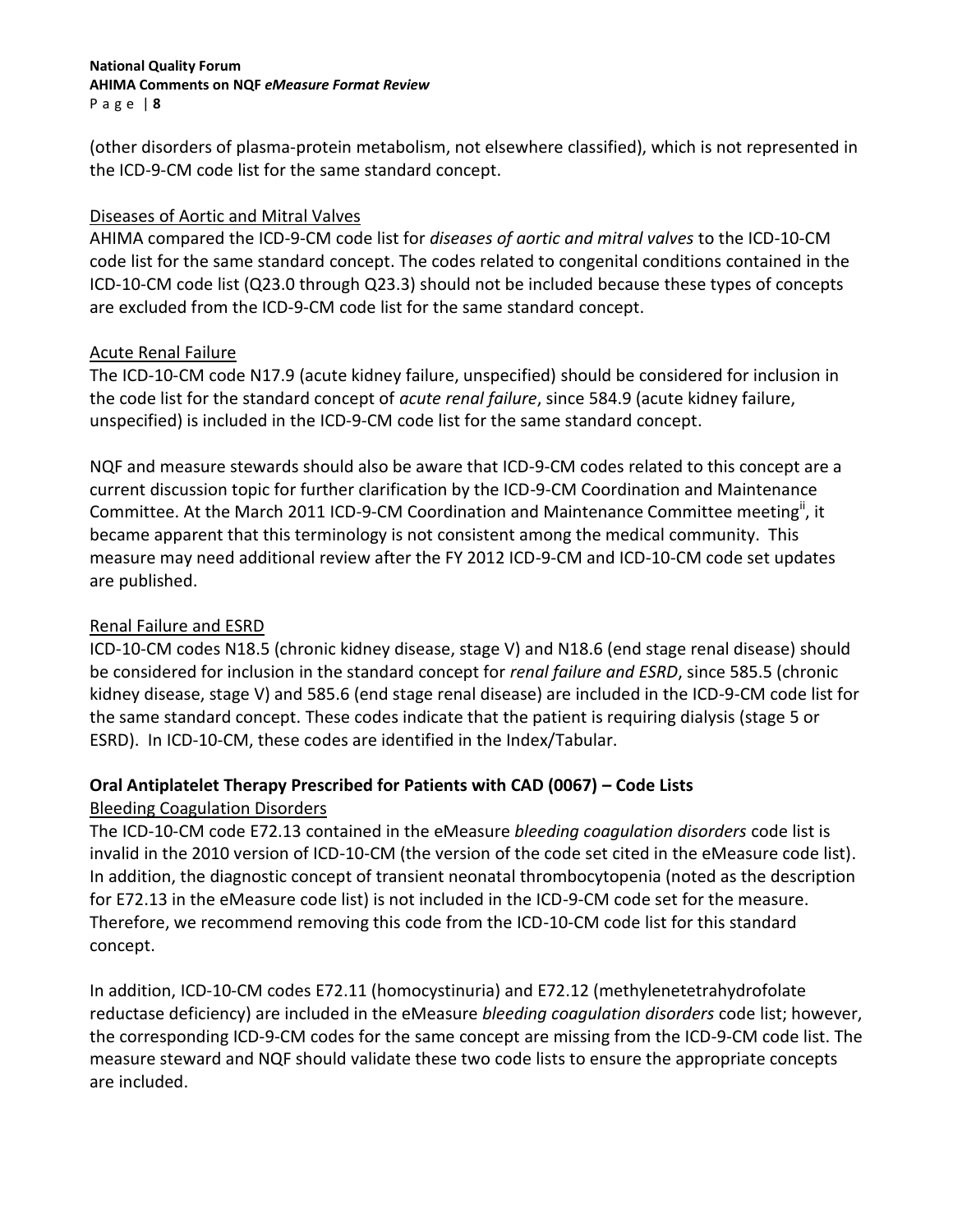### Coronary Artery Disease includes MI

The ICD-9-CM code list for the standard concept of *Coronary Artery Disease includes MI* does not contain codes 093.9 (cardiovascular syphilis, unspecified) or 093.89 (other specified cardiovascular syphilis, other); therefore, the ICD-10-CM code list for the same standard concept should not include A52.00 (Cardiovascular syphilis, unspecified), A52.06 (other syphilitic heart involvement), or A52.09 (other cardiovascular syphilis).

The ICD-9-CM code list for *Coronary Artery Disease includes MI* includes 411.1 (intermediate coronary syndrome), 411.81 (acute coronary occlusion without myocardial infarction), 413.0 (angina decubitus), 413.9 (other and unspecified angina pectoris), and V45.82 (percutaneous transluminal coronary angioplasty status); therefore, the ICD-10-CM code list for the same standard concept may need to include the following codes that are currently missing from the ICD-10-CM code list:

- I20.0 (unstable angina)
- I20.8 (other forms of angina pectoris)
- I24.0 (acute coronary thrombosis not resulting in myocardial infarction)
- I25.710 (atherosclerosis of autologous vein coronary artery bypass graft(s) with unstable angina pectoris)
- I25.750 (atherosclerosis of native coronary artery of transplanted heart with unstable angina)
- I25.751 (Atherosclerosis of native coronary artery of transplanted heart with angina pectoris with documented spasm)
- I25.758 (Atherosclerosis of native coronary artery of transplanted heart with other forms of angina pectoris)
- I25.759 (Atherosclerosis of native coronary artery of transplanted heart with unspecified angina pectoris)
- I25.760 (atherosclerosis of bypass graft of coronary artery of transplanted heart with unstable angina)
- I25.761 (Atherosclerosis of bypass graft of coronary artery of transplanted heart with angina pectoris with documented spasm)
- I25.768 (Atherosclerosis of bypass graft of coronary artery of transplanted heart with other forms of angina pectoris)
- I25.769 (Atherosclerosis of bypass graft of coronary artery of transplanted heart with unspecified angina pectoris)
- Z98.61 (coronary angioplasty status)

# **Coronary Artery Disease (CAD)/ Beta-Blocker Therapy for CAD Patients with Prior Myocardial Infarction (0070) – Code Lists**

## Asthma

The ICD-10-CM code list for the eMeasure standard concept of *asthma* is not as comprehensive as the ICD-9-CM code list for the same standard concept. The ICD-9-CM code list contains all asthma conditions, whereas the ICD-10-CM code list includes only select asthma codes, mainly those with status asthmaticus. AHIMA recommends a careful review of the ICD-9-CM and ICD-10-CM code lists for this standard concept to ensure the appropriate codes are included in each code list.